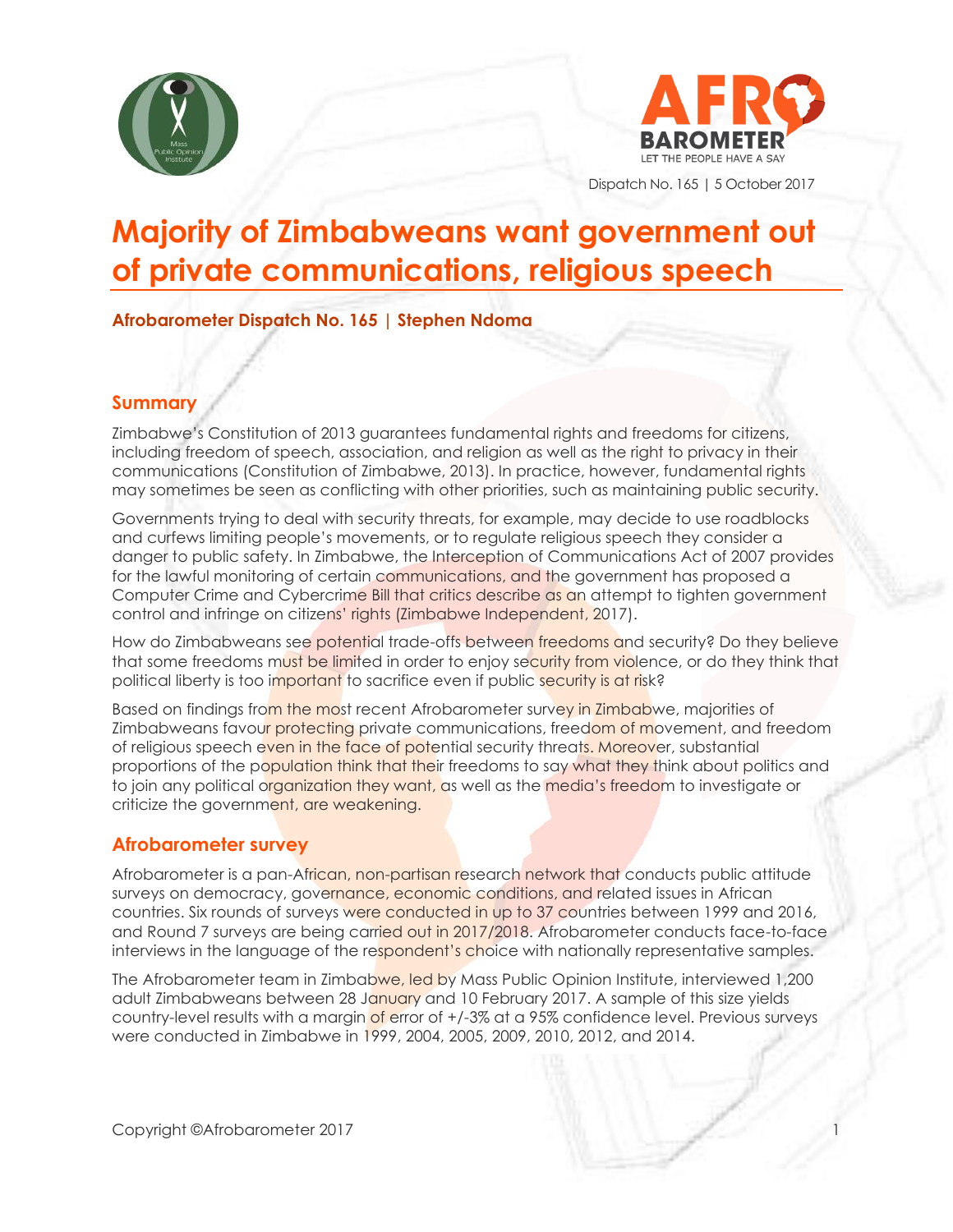

### **Key findings**

- About seven in 10 Zimbabweans (69%) say the government should not be able to monitor private communications. Fully half (50%) of respondents say they feel "very strongly" on this issue.
- **Opposition to government monitoring of private communications is especially strong** among better-educated citizens, as well as among citizens who express little trust in the police and courts. It is also stronger among MDC-T supporters than among ZANU-PF adherents.
- A slimmer majority (54%) say that people should be able to move about freely even at times of security threats, while 40% affirm that the government has a right to impose curfews and set up roadblocks in order to protect public safety.
- **Three-fifths (60%) of Zimbabweans say the government should never regulate what is said** in places of worship.
- Substantial proportions of the population perceive "somewhat less" or "much less" freedom than "a few years ago" for citizens to say what they think about politics (47%) and join any political organization they want (39%), as well as for the media to investigate or criticize the government (36%).

#### **Government monitoring of private communications**

More than two-thirds (69%) of Zimbabweans say the government should not have the right to monitor private communications, such as mobile phones, to "make sure that people are not plotting violence," including 50% who say they feel "very strongly" about this right to privacy. Only 25% of respondents would grant government the power to monitor private communications (Figure 1).

Support for the right to privacy in communications is somewhat more widespread among men (71%) than women (66%) and among urbanites (76%) than rural dwellers (64%) (Figure 2). By age group, older citizens are least likely to oppose surveillance of private communications (58% among those aged 56 years or older).

Opposition to surveillance of private communications increases dramatically with respondents' education level: Those with post-secondary qualifications are almost twice as likely to be against government monitoring (77%) as those with no formal schooling (40%).

MDC-T supporters (86%) are considerably more commonly opposed to government monitoring than ZANU-PF supporters (54%) and non-partisans (74%). 1

Opposition to surveillance of private communications is the majority view across all 10 provinces, ranging from a low of 55% in Mashonaland West to highs of 77% in Manicaland and 79% in Harare province (Figure 3).

<sup>1</sup> Afrobarometer determines political-party affiliation based on responses to the questions *"Do you feel close to any particular political party?"* and, if yes, *"Which party is that?"*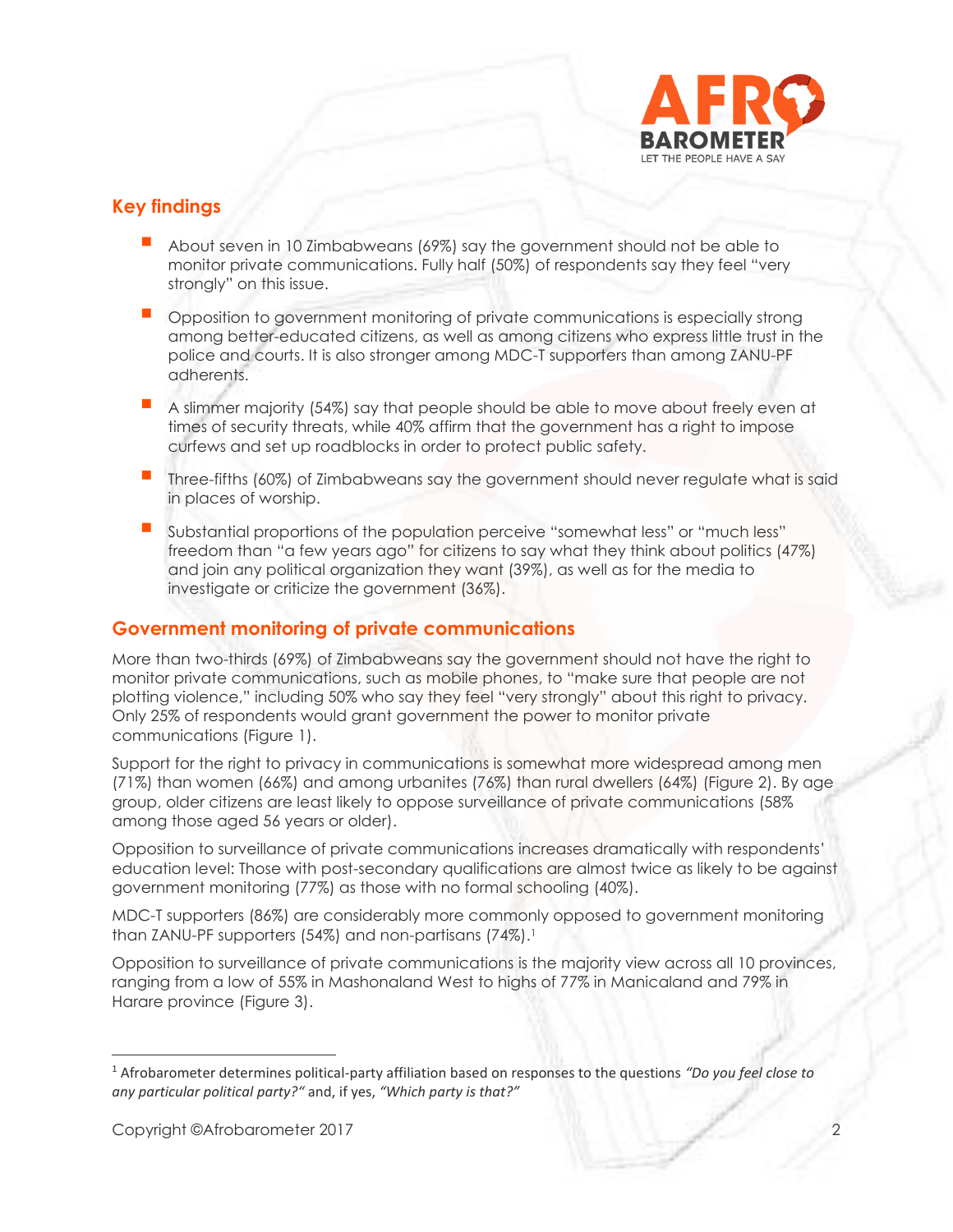



**Figure 1: Should government be able to monitor private communications?**  | Zimbabwe | 2017

**Respondents were asked:** *Which of the following statements is closest to your view?* 

*Statement 1: Government should be able to monitor private communications, for example on mobile phones, to make sure that people are not plotting violence.* 

*Statement 2: People should have the right to communicate in private without a government agency reading or listening to what they are saying.*

#### **Figure 2: Opposition to government monitoring of private communications**



| by socio-demographic group | Zimbabwe | 2017

*(% who "agree" or "agree very strongly" that "people should have the right to communicate in private without a government agency reading or listening to what they are saying")*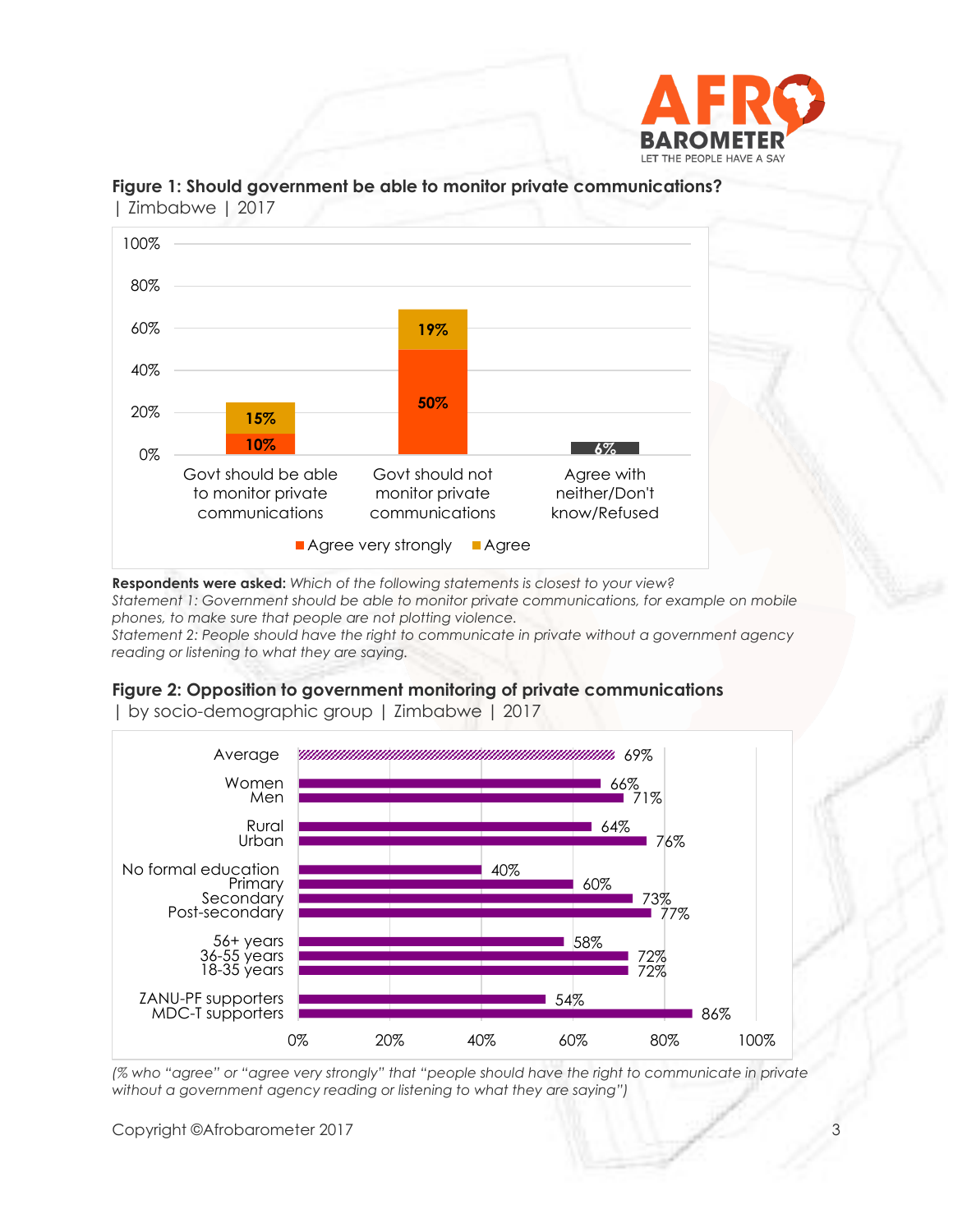

#### **Figure 3: Opposition to government monitoring of private communications**



| by province | Zimbabwe | 2017

**Respondents were asked:** *Which of the following statements is closest to your view? Statement 1: Government should be able to monitor private communications, for example on mobile phones, to make sure that people are not plotting violence.* 

*Statement 2: People should have the right to communicate in private without a government agency reading or listening to what they are saying.*

*(% who "agree" or "agree very strongly" with Statement 2)*

It is plausible that citizens who don't trust the government's law enforcement institutions, such as the police or the courts, might hesitate to endorse government monitoring of private communications. Indeed, survey respondents who say they trust the police "just a little" or "not at all" are considerably more likely to oppose monitoring of private communications (80%) than those who trust the police "somewhat" or "a lot" (59%). Similarly, citizens who express little or no trust in the courts are more commonly opposed to government monitoring (78%) than those who trust the courts somewhat/a lot (67%).

A similar gap separates Zimbabweans who regularly use the Internet from those who don't, perhaps reflecting differences in education level and exposure to critical viewpoints in online media. Among respondents who use the Internet "every day" or "a few times a week," 80% oppose government monitoring of private communications, compared to 66% among those who use the Internet less regularly or not at all.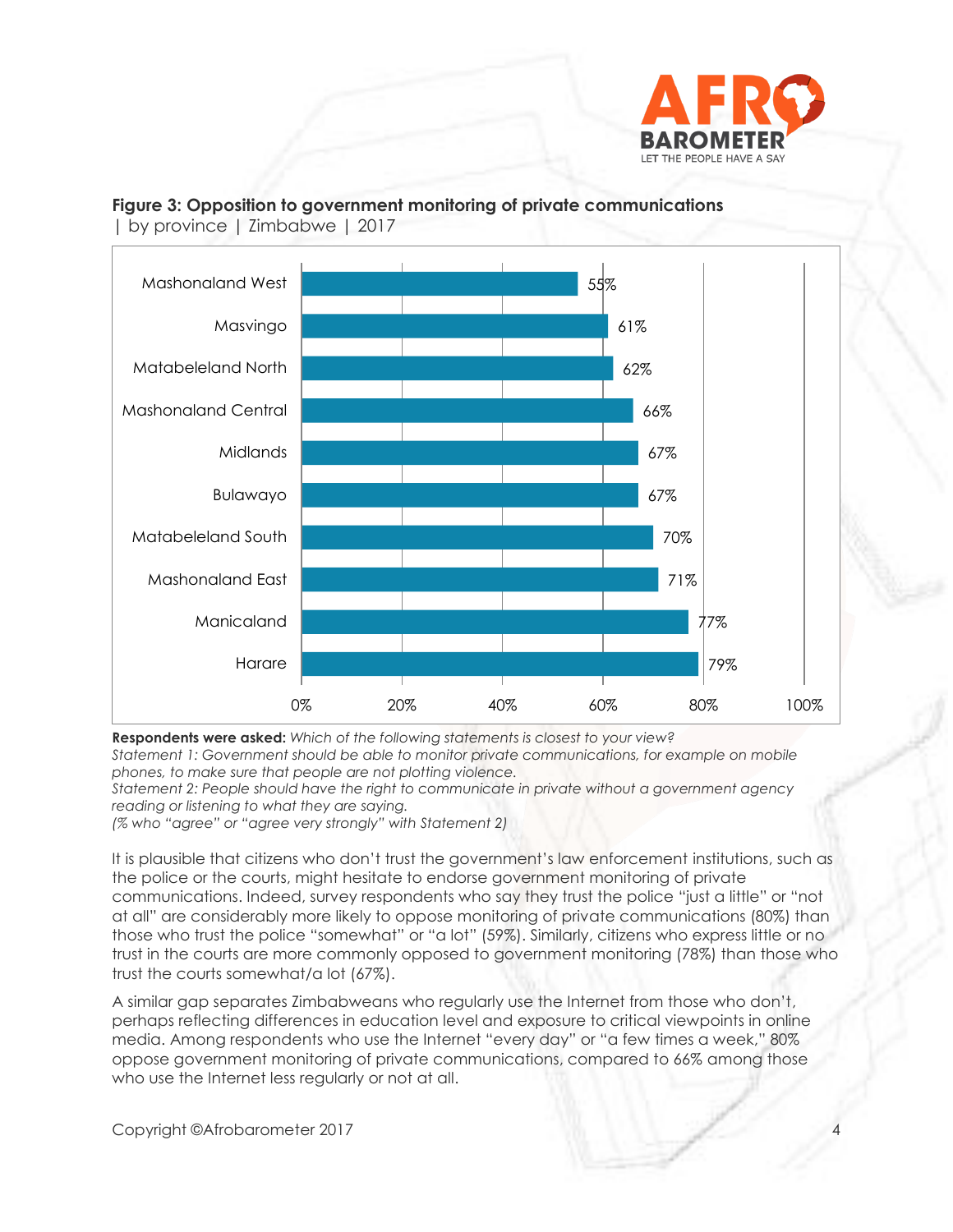

**Figure 4: Opposition to government monitoring of private communications**  $\vert$  by trust in state institutions and Internet use | Zimbabwe | 2017



**Respondents were asked:** *Which of the following statements is closest to your view?* 

*Statement 1: Government should be able to monitor private communications, for example on mobile phones, to make sure that people are not plotting violence.* 

*Statement 2: People should have the right to communicate in private without a government agency reading or listening to what they are saying.*

*(% who "agree" or "agree very strongly" with Statement 2)*

#### **Views on restricting movement**

While Zimbabweans overwhelmingly reject government monitoring of private communications, they are more divided when it comes to the government's right to restrict people's movement in order to protect public security. Still, a majority (54%) say people should be able to move about freely even if the country is "faced with threats to public security." However, a sizeable minority (40%) disagree, endorsing the government's right to impose curfews and set up roadblocks as a way to protect public safety (Figure 5).

Support for free movement is stronger among urbanites (69%) than among rural residents (45%) and among better-educated citizens (67% of those with post-secondary qualifications) than among their less-educated compatriots (39% of those with no formal education). Middle-aged citizens are more likely to demand free movement (59% of those aged 36-55) than younger (54%) or older (47%) respondents. And MDC-T supporters are considerably more likely to endorse free movement (73%) than ZANU-PF adherents (36%) or unaffiliated respondents (62%).

Public demand for freedom of movement, even in the face of a security threat, is far stronger in Harare province (80%) than in other provinces, and is the majority view in only four of the 10 provinces (Figure 6).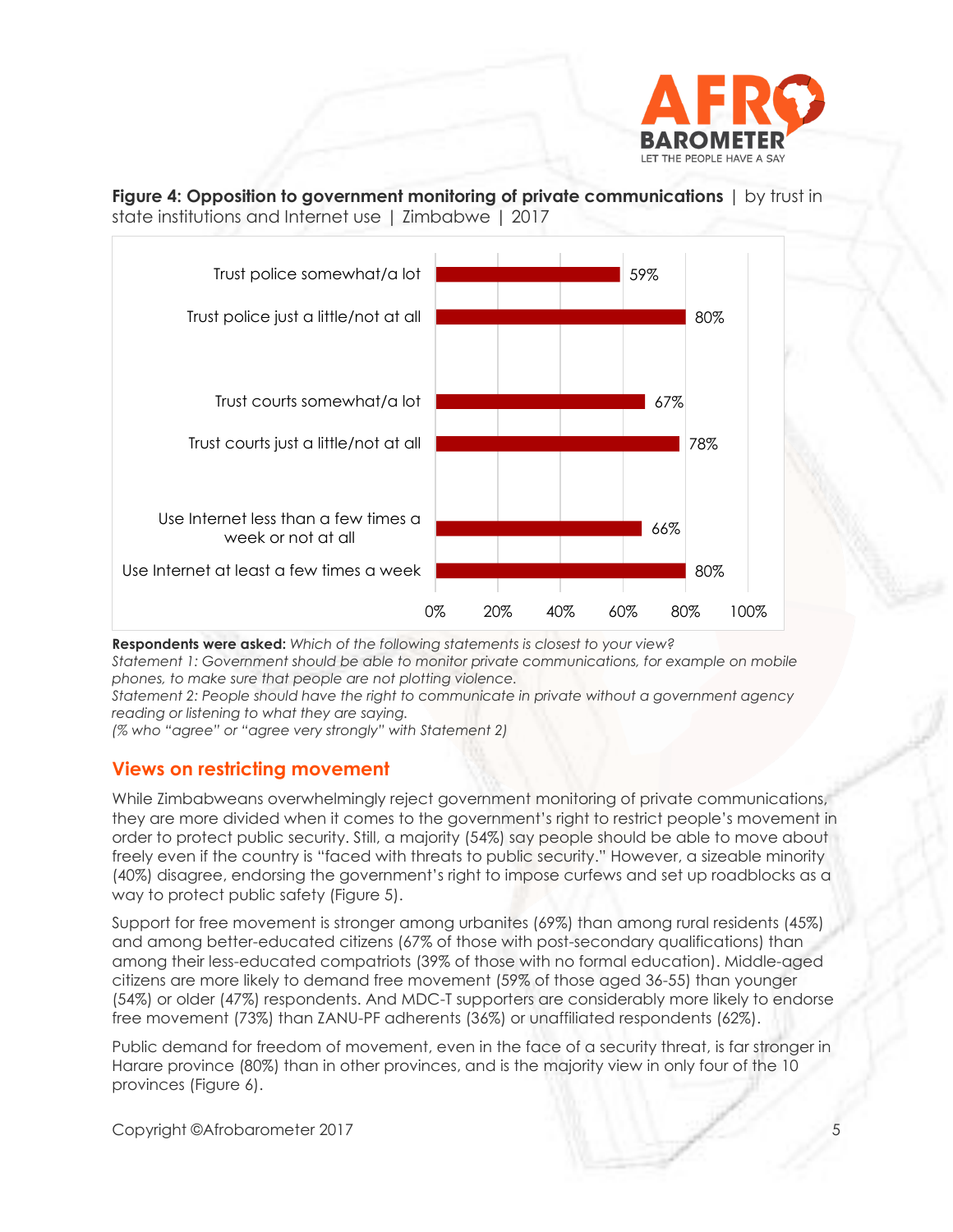





**Respondents were asked:** *Which of the following statements is closest to your view?* 

*Statement 1: Even if faced with threats to public security, people should be free to move about the country at any time of day and night.*

*Statement 2: When faced with threats to public security, the government should be able to impose curfews and set up special roadblocks to prevent people from moving around.* 

#### **Figure 6: Opposition to government restrictions on movement** | by province

| Zimbabwe | 2017



*(% who "agree" or "agree very strongly" that "even if faced with threats to public security, people should be free to move about the country at any time of day and night")*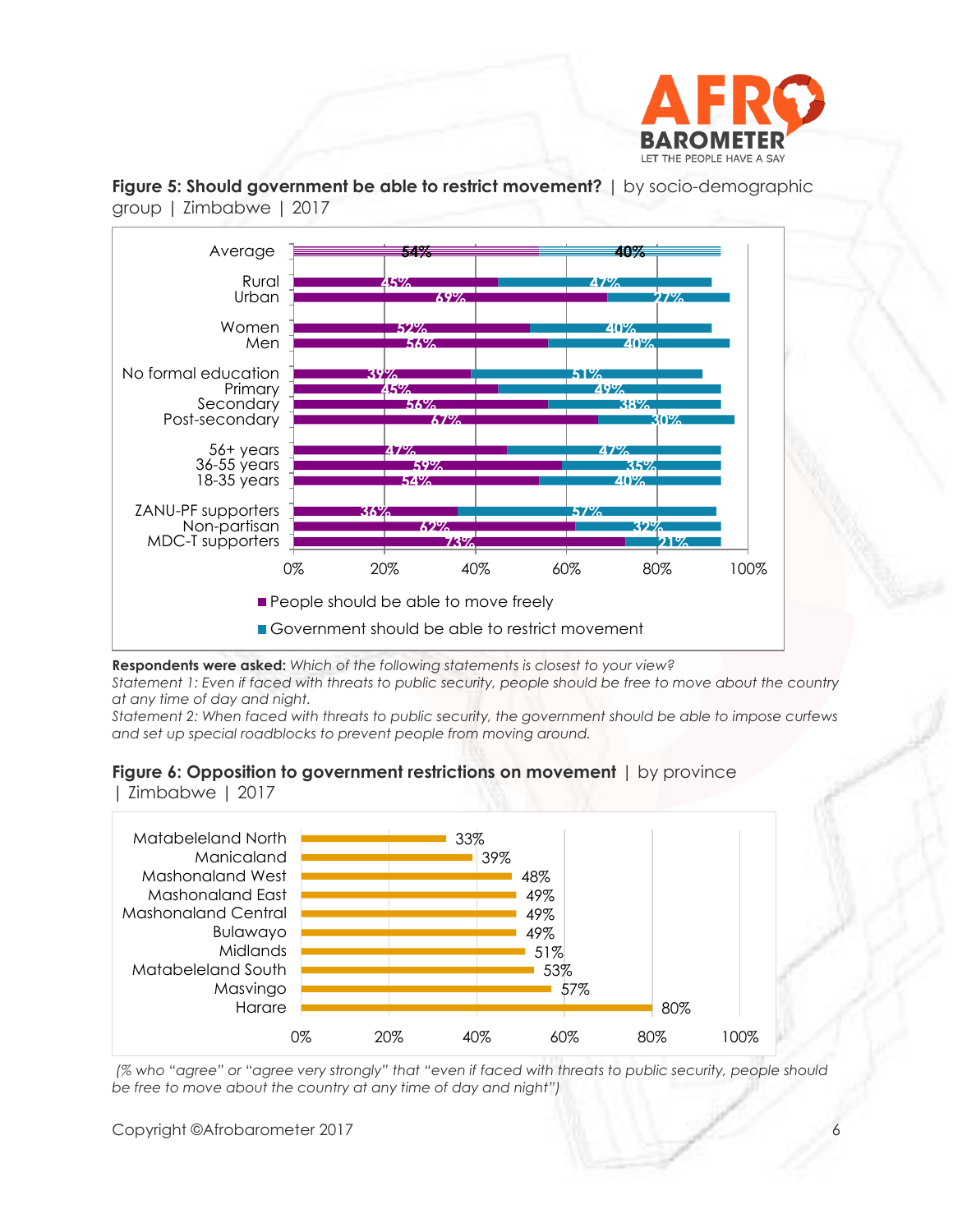

## **Views on religious freedom**

While popular demand for unmonitored private communications is high (69%) and insistence on freedom of movement is somewhat weaker (54%), preference for absolute freedom of religion, even in the face of possible security threats, falls between the two: Six of 10 Zimbabweans (60%) say the government "should never limit what is said in places of worship" (Figure 7). One in three respondents (34%) say they feel "very strongly" about this right.

About one-third (34%) "agree" or "agree very strongly" that the government should have the power to "regulate what is said in places of worship, especially if preachers or congregants threaten public security."



**Figure 7: Freedom of religious speech** | by socio-demographic group | Zimbabwe | 2017

Government should be able to regulate religious speech

25%

0% 10% 20% 30% 40% 50% 60% 70% 80%

**Respondents were asked:** *Which of the following statements is closest to your view? Statement 1: Freedom of religion and worship are absolute, meaning that the government should never limit what is said in places of worship.*

Government should never limit religious speech

Statement 2: Government should have the power to regulate what is said in places of worship, especially if *preachers or congregants threaten public security.*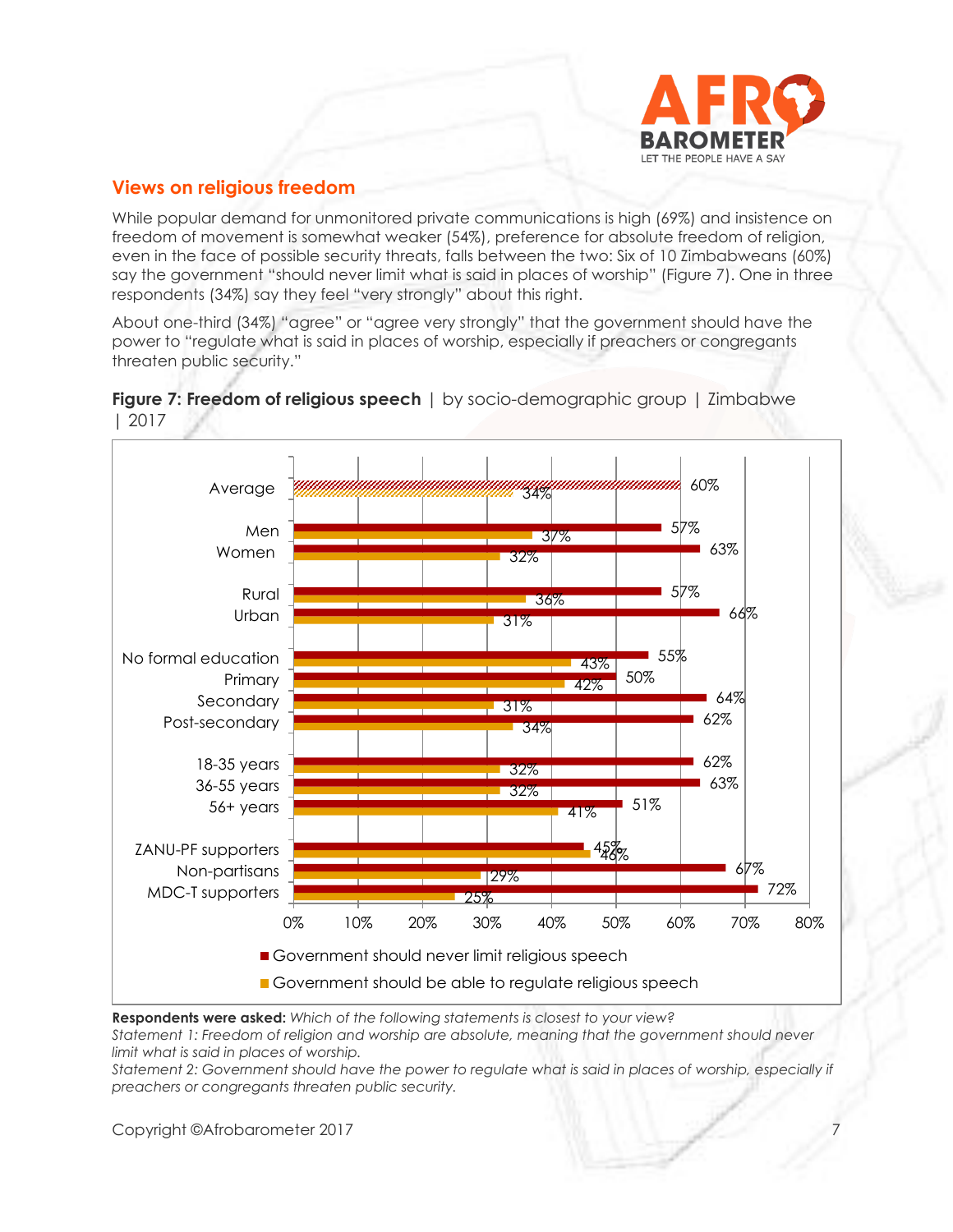

Demand for absolute freedom of religious speech is more widespread among urbanites (66%) and women (63%) than among rural residents (57%) and men (57%). Respondents with at least a secondary education are more likely to share this view than their less-educated counterparts. Fewer than half (45%) of ZANU-PF adherents insist on absolute freedom of religious speech, compared to 72% of MDC-T supporters and 67% of non-partisans.

Demand for absolute freedom of religious speech ranges from a high of 73% in Harare province to a low of 49% in Mashonaland East (Figure 8).



**Figure 8: Demand for absolute freedom of religious speech** | by province | Zimbabwe | 2017

**Respondents were asked:** *Which of the following statements is closest to your view? Statement 1: Freedom of religion and worship are absolute, meaning that the government should never limit what is said in places of worship.*

*Statement 2: Government should have the power to regulate what is said in places of worship, especially if preachers or congregants threaten public security.*

#### **Perceived trends in freedom**

While majorities favour protecting private communications, freedom of movement, and freedom of religious speech even in the face of potential security threats, substantial proportions of the population see important political freedoms as shrinking in Zimbabwe.

Almost half (47%) of respondents say they now feel "somewhat less" or "much less" free to say what they think about politics than they did "a few years ago" (Figure 9). About one in four say that freedom of speech has increased (26%), while about the same proportion see levels of this freedom as unchanged (25%).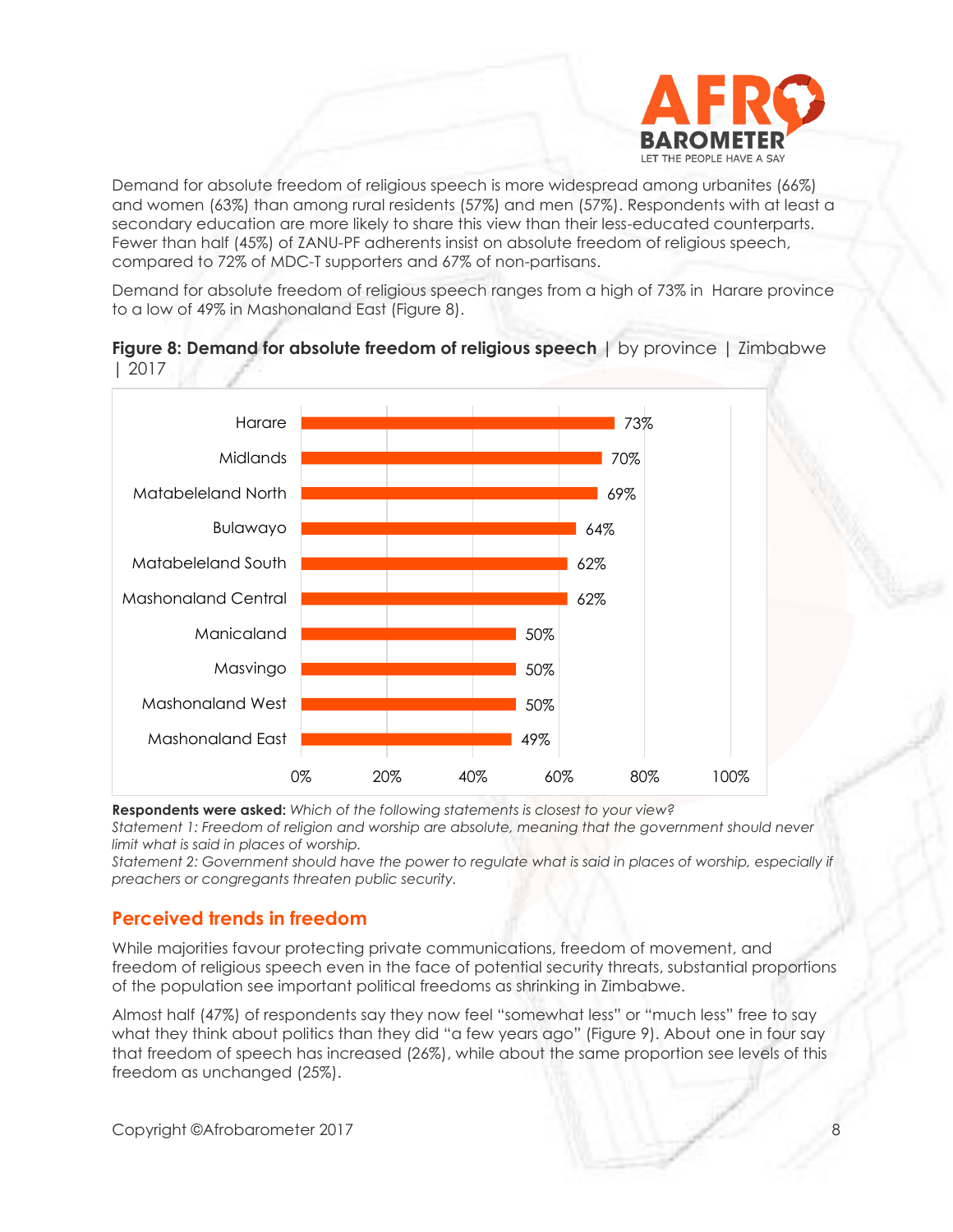

Zimbabweans are more evenly divided when it comes to perceptions of freedom of association and press freedom. A plurality (39%) see a decline in their freedom to join any political organization they want, while almost as many say this freedom has increased (34%) over the past few years. Responses are similar with regard to the media's freedom "to investigate and report on government mistakes or to criticize government actions or performance."





*Respondents were asked: Please tell me if there is more or less freedom now for each of the following things compared to a few years ago, or are things about the same: Your own freedom to say what you think about politics? Your own freedom to join any political organization you want? The media's freedom to investigate and report on government mistakes or to criticize government actions or performance?*

As shown in Figure 10, perceptions that these freedoms are shrinking differ only modestly by respondents' gender and urban vs. rural location. But they vary significantly by education level: Educated respondents are far more likely than their less-educated counterparts to see "somewhat less" or "much less" freedom to say what they think, to join any organization, and for the media to investigate and criticize the government. And MDC-T supporters are about twice as likely as ZANU-PF supporters to see these freedoms as diminishing.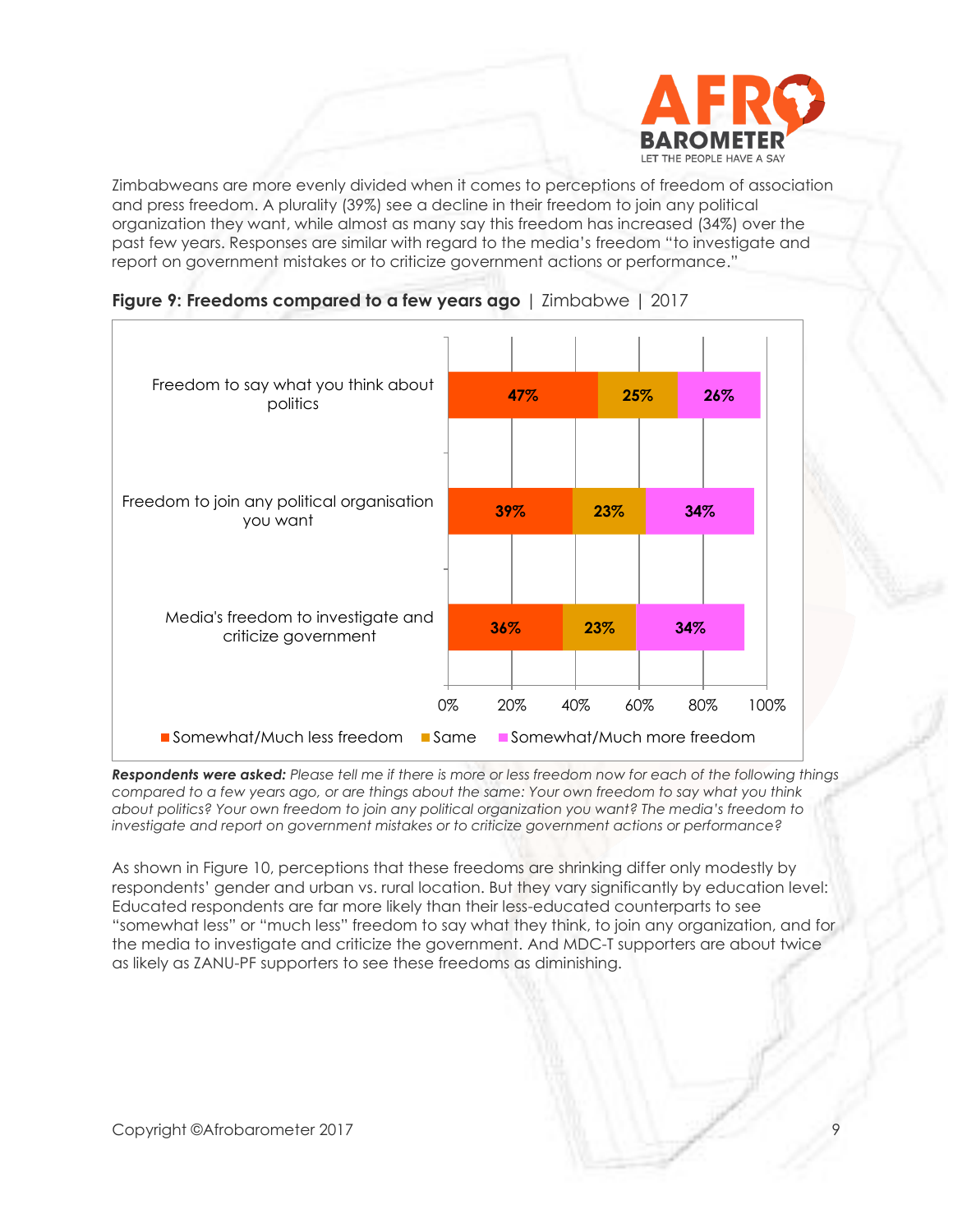

**Figure 10: Freedoms compared to a few years ago | by socio-demographic group**  | Zimbabwe | 2017



*Respondents were asked: Please tell me if there is more or less freedom now for each of the following things compared to a few years ago, or are things about the same: Your own freedom to say what you think about politics? Your own freedom to join any political organization you want? The media's freedom to investigate and report on government mistakes or to criticize government actions or performance?*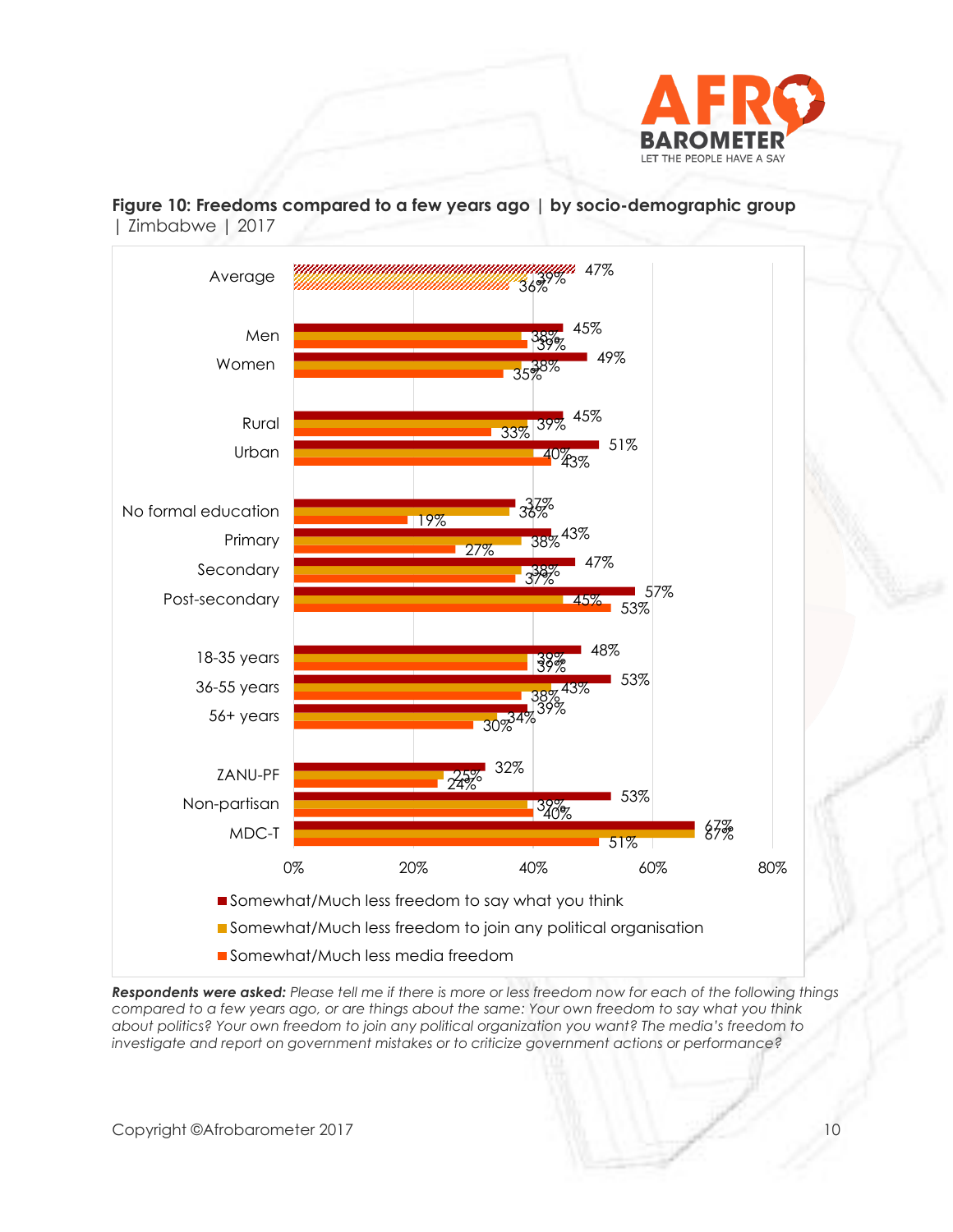

## **Conclusion**

A majority of Zimbabweans demand protection of their rights to private communication, free movement, and free religious speech, even in instances when the government sees public security as being at risk. For the current debate over communication, the implication is that the existing Interception of Communications Act and the proposed Computer Crime and Cybercrime Bill are not consistent with citizens' desires. More broadly, substantial portions of the population see freedoms of speech, association, and the news media as shrinking – a challenge for a government committed to the 2013 Constitution and international human-rights standards.

> Do your own analysis of Afrobarometer data – on any question, for any country and survey round. It's easy and free at www.afrobarometer.org/online-data-analysis.